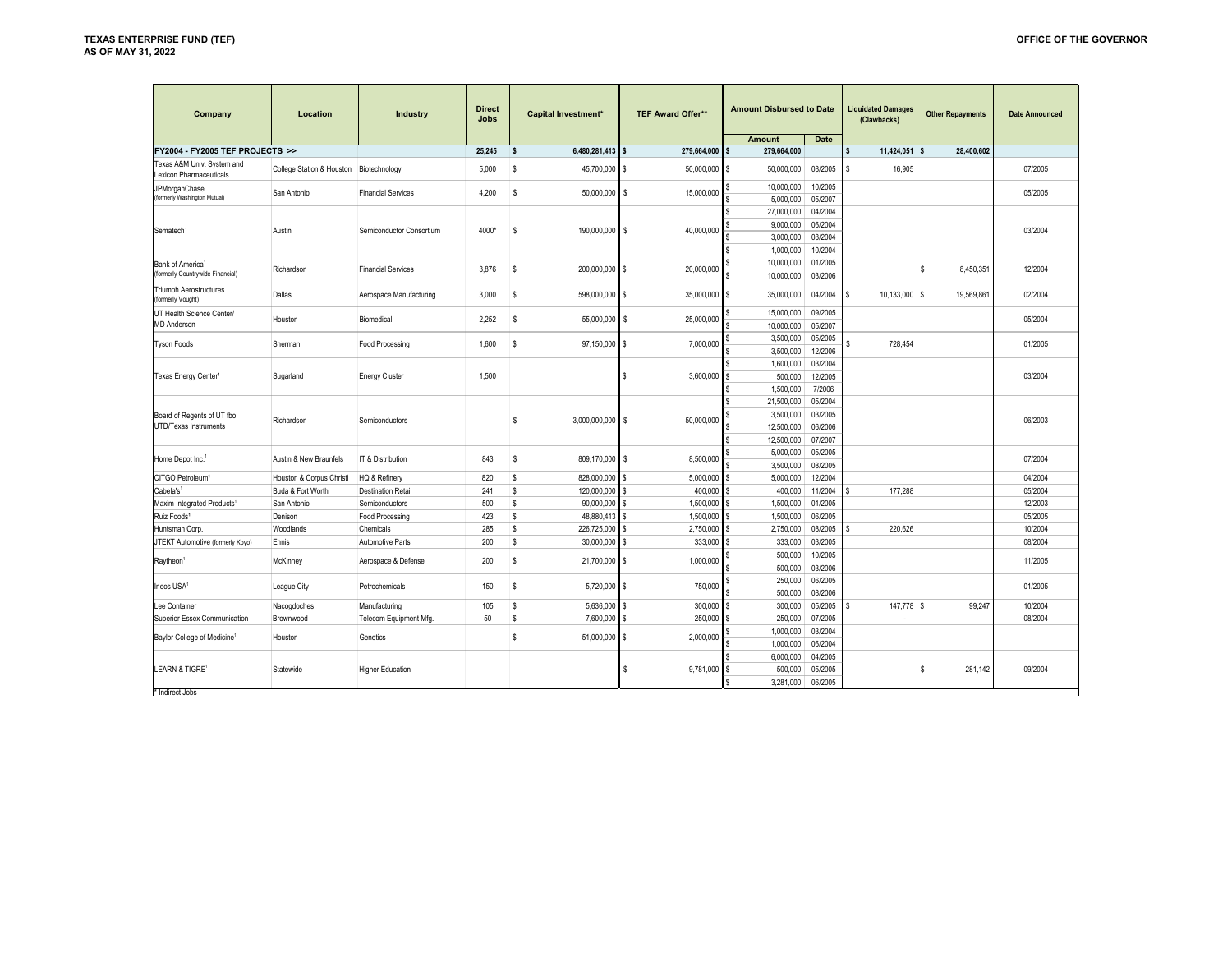| Company                                                    | Location                         | Industry                       | <b>Direct</b><br><b>Jobs</b> | <b>Capital Investment*</b>                                   | <b>TEF Award Offer**</b> | <b>Amount Disbursed to Date</b> |                    | <b>Liquidated Damages</b><br>(Clawbacks) |                   | <b>Other Repayments</b> | <b>Date Announced</b> |  |  |  |
|------------------------------------------------------------|----------------------------------|--------------------------------|------------------------------|--------------------------------------------------------------|--------------------------|---------------------------------|--------------------|------------------------------------------|-------------------|-------------------------|-----------------------|--|--|--|
|                                                            |                                  |                                |                              |                                                              |                          | <b>Amount</b>                   | <b>Date</b>        |                                          |                   |                         |                       |  |  |  |
| FY2006 - FY2007 TEF PROJECTS >>                            |                                  |                                | 12,248                       | <sub>S</sub><br>6,755,838,000                                | 68.250.000               | 60,250,000                      |                    | s                                        | 5,054,851         | l S<br>11,609,737       |                       |  |  |  |
|                                                            |                                  |                                |                              |                                                              |                          | 5,000,000                       | 08/2007            |                                          | 949,560           |                         |                       |  |  |  |
| Rackspace                                                  | Windcrest/San Antonio            | Web Hosting                    | 4,000                        | 111,380,000 \$<br>S                                          | 22,000,000               | 3,500,000                       | 03/2012            |                                          |                   |                         | 08/2007               |  |  |  |
|                                                            |                                  |                                |                              |                                                              |                          | 5,500,000                       | 03/2014            |                                          |                   |                         |                       |  |  |  |
| Hilmar Cheese <sup>1</sup>                                 | Dalhart                          | Dairy Product Mfg.             | 1,962                        | s<br>190,000,000 \$                                          | 7,500,000                | 4,000,000                       | 12/2005            |                                          | 2,363,363         | \$<br>1,831,856         | 11/2005               |  |  |  |
|                                                            |                                  |                                |                              |                                                              |                          | 3,500,000                       | 04/2009            |                                          |                   |                         |                       |  |  |  |
| <b>Fidelity Global Brokerage</b>                           | Town of Westlake                 | <b>Financial Services</b>      | 850                          | s<br>200,000,000 \$                                          | 8,500,000                | 4,500,000                       | 03/2007            |                                          | 484,068           | 4,000,000<br>\$         | 02/2007               |  |  |  |
|                                                            |                                  |                                |                              |                                                              |                          | 4,000,000                       | 07/2008            |                                          |                   |                         |                       |  |  |  |
| Sanderson Farms                                            | McLennan County                  | Poultry Processing             | 1,112                        | 73,000,000 \$<br>-S                                          | 500,000                  | 500,000                         | 04/2006            |                                          | 81,891            |                         | 01/2006               |  |  |  |
| ADP <sup>1</sup>                                           | El Paso                          | Payroll Services               | 1,028                        | s<br>23,900,000 \$                                           | 3,000,000                | 1,181,907                       | 03/2007            |                                          | 565,840           |                         | 02/2006               |  |  |  |
|                                                            |                                  |                                |                              |                                                              |                          | 1,818,093                       | 02/2008            |                                          |                   |                         |                       |  |  |  |
| Maxim Integrated Products <sup>1</sup>                     | Irving                           | Semiconductors                 |                              |                                                              | 2,000,000                | 2,000,000                       |                    |                                          |                   | 2,107,149               |                       |  |  |  |
| Samsung                                                    | Austin                           | Semiconductors                 | 900                          | s<br>2,500,000,000 \$                                        | 10,800,000               | 8,000,000                       | 05/2006            |                                          |                   |                         | 04/2006               |  |  |  |
|                                                            |                                  |                                |                              |                                                              |                          | 2,800,000                       | 10/2007            |                                          |                   |                         |                       |  |  |  |
| T-Mobile                                                   | Frisco                           | <b>Wireless Communications</b> | 855                          | s<br>20,700,000 \$                                           | 2,150,000                | 1,500,000                       | 03/2006            |                                          |                   |                         | 11/2005               |  |  |  |
|                                                            |                                  |                                |                              |                                                              |                          | 650,000                         | 09/2007            |                                          |                   |                         |                       |  |  |  |
| Lockheed Martin <sup>1</sup>                               | Houston                          | Aerospace Mfg.                 | 550                          | <sub>S</sub><br>58,000,000                                   | 4.000.000                | 4,000,000                       | 05/2007            |                                          | 354.456           | 416.069                 | 09/2006               |  |  |  |
| Torchmark                                                  | McKinney                         | Insurance                      | 500                          | s<br>26,600,000 \$                                           | 2,000,000                | 1,500,000                       | 04/2006            |                                          |                   |                         | 03/2006               |  |  |  |
|                                                            |                                  |                                |                              |                                                              |                          | 500,000                         | 03/2008            |                                          |                   |                         |                       |  |  |  |
| Hewlett-Packard <sup>1</sup>                               | Austin / Houston                 | Data Center                    |                              |                                                              | 3.000.000                | 3,000,000                       |                    |                                          |                   | 3,210,847               |                       |  |  |  |
| Motiva                                                     | Port Arthur                      | Oil & Gas Refining             | 300                          | s<br>3,500,000,000 \$                                        | 2,000,000                | 1,300,000                       | 06/2006            |                                          |                   |                         |                       |  |  |  |
| Newly Weds Foods                                           |                                  |                                |                              |                                                              |                          | 700,000                         | 09/2010            |                                          |                   |                         |                       |  |  |  |
|                                                            | Mount Pleasant                   | <b>Food Products</b>           | 115                          | \$<br>27,000,000 \$                                          | 450,000                  | 250,000                         | 03/2006            |                                          |                   |                         | 04/2006               |  |  |  |
|                                                            |                                  |                                |                              |                                                              |                          | 200,000                         | 12/2008            |                                          |                   |                         |                       |  |  |  |
| Trace Engines <sup>1</sup><br><b>Alloy Polymers</b>        | Midland<br><b>Houston County</b> | Aerospace Mfg                  | 24<br>52                     | <sub>S</sub><br>$9,658,000$ \$<br>15,600,000<br><sub>S</sub> | 250,000<br>100,000       | 250,000<br>100,000              | 09/2006<br>10/2006 |                                          | 245,641<br>10.032 | 43.816                  | 09/2006<br>10/2006    |  |  |  |
| FY2008 - FY2009 TEF PROJECTS >>                            |                                  | Plastics Compounding           | 6,766                        | s<br>770,169,839                                             | 32,389,196<br>I s        | 32,389,196                      |                    |                                          | 5,710,397         | 1,564,573               |                       |  |  |  |
|                                                            |                                  |                                |                              |                                                              |                          | 2,250,000                       | 09/2009            |                                          |                   |                         |                       |  |  |  |
| Caterpillar                                                | Seguin                           | Engine/Machinery Mfg           | 1.714                        | -S<br>176,800,000 \$                                         | 8,500,000                | 4,250,000                       | 12/2014            |                                          | 714.766           |                         | 12/2008               |  |  |  |
|                                                            |                                  |                                |                              |                                                              |                          | 2,000,000                       | 4/2014             |                                          |                   |                         |                       |  |  |  |
|                                                            |                                  |                                |                              |                                                              |                          | 3,000,000                       | 11/2007            |                                          |                   |                         |                       |  |  |  |
| Scott & White Memorial                                     | Temple                           | <b>Health Care Research</b>    | 1,485                        | s<br>63,000,000 \$                                           | 7,500,000                | 2,500,000<br>03/2009            |                    |                                          |                   | 11/2007                 |                       |  |  |  |
|                                                            |                                  |                                |                              |                                                              |                          | 2,000,000                       | 04/2011            |                                          |                   |                         |                       |  |  |  |
|                                                            |                                  |                                |                              |                                                              |                          | 1,500,000                       | 10/2009            |                                          |                   |                         |                       |  |  |  |
| Medtronic (MiniMed)                                        | San Antonio                      | Medical Technology             | 1,384                        | s<br>23,226,000 \$                                           | 6,000,000                | 2,000,000                       | 7/2011             |                                          | 1,594,866         |                         | 05/2009               |  |  |  |
|                                                            |                                  |                                |                              |                                                              |                          | 2,500,000                       | 8/2012             |                                          |                   |                         |                       |  |  |  |
| Santana Textiles <sup>1</sup>                              | Edinburg                         | <b>Textile Mfg</b>             | 800                          | s<br>171,000,000 \$                                          | 800,000                  | 800,000                         | 08/2008            |                                          | 903,948           |                         | 07/2008               |  |  |  |
| Albany Engineered Composites <sup>1</sup>                  | Boerne                           | Aerospace Mfg                  | 55                           | 41,635,000 \$<br><sub>S</sub>                                | 300,000                  | 300,000                         | 03/2008            |                                          | 29,716            | 200,841                 | 01/2008               |  |  |  |
| Rockwell Collins <sup>1</sup>                              | Richardson                       | Aerospace Mfg                  | 105                          | s<br>6,782,500 \$                                            | 839.196                  | 839,196                         | 12/2007            |                                          | 457.056           | 159.893                 | 01/2008               |  |  |  |
| KLN Steel Products <sup>1</sup>                            | San Antonio                      | Furniture Mfg                  | 156                          | s<br>25,000,000                                              | 450,000                  | 450,000                         | 08/2008            |                                          | 47,744            |                         | 06/2008               |  |  |  |
| Hirschfeld Energy (formerly Martifer)                      | San Angelo                       | Wind Tower Mfg                 | 93                           | 40,000,000<br>s                                              | 500,000<br>I \$          | 500,000                         | 10/2008            |                                          | 447,055           | 26,187                  | 09/2008               |  |  |  |
| McLane Advanced Technologies <sup>1</sup>                  | Temple                           | IT & Logistics                 |                              |                                                              | 500,000                  | 500,000                         | 11/2009            |                                          |                   | 522,374                 |                       |  |  |  |
| Comerica                                                   | Dallas                           | <b>Financial Services</b>      | 200                          | s<br>16,250,000                                              | 3,500,000<br>l \$        | 3,500,000                       | 09/2007            |                                          |                   |                         | 03/2007               |  |  |  |
| Forum Production (formerly Allied<br>Production Solutions) | Gainesville                      | Oil & Gas Production           | 200                          | s<br>16,325,000 \$                                           | 800,000                  | 400,000                         | 10/2007            |                                          | 308,024           | 151,876<br>\$           | 09/2007               |  |  |  |
|                                                            |                                  |                                |                              |                                                              |                          | 400,000                         | 10/2009            |                                          |                   |                         |                       |  |  |  |
| US Bowling Congress <sup>1</sup>                           | Arlington                        | Athletic Association           | 198                          | 13,000,000 \$<br>s                                           | 305,000                  | 305,000                         | 06/2009            |                                          | 188,552           |                         | 03/2008               |  |  |  |
| Grifols                                                    | San Marcos<br>Austin             | <b>Biological Products</b>     | 90<br>51                     | <sub>S</sub><br>76,623,300<br>62,900,000<br><sub>S</sub>     | 250,000<br>500,000       | 250,000<br>500,000              | 11/2009<br>01/2009 |                                          | 107,234           | 60,253                  | 07/2009<br>04/2008    |  |  |  |
| HelioVolt Corp.<br>Gulfstream                              | Dallas                           | Solar Panel Mfg.               |                              |                                                              | 375,000                  | 375,000                         | 04/2008            |                                          | 294,512           | 379,949                 |                       |  |  |  |
|                                                            |                                  | Aerospace Mfg                  | 120                          | -S                                                           | 750,000                  | 750,000                         | 11/2007            |                                          | 616,924           | 63,200                  | 08/2007               |  |  |  |
| Authentix <sup>1</sup>                                     | Addison                          | Security Technology            |                              | 6,550,000                                                    |                          | 225,000                         | 01/2009            |                                          |                   |                         |                       |  |  |  |
| Associated Hygienic Products                               | Waco                             | Paper Products Mfg             | 115                          | 31,078,039 \$<br>s                                           | 520,000                  | 295,000                         | 05/2011            |                                          |                   |                         | 01/2009               |  |  |  |
|                                                            |                                  |                                |                              |                                                              |                          |                                 |                    |                                          |                   |                         |                       |  |  |  |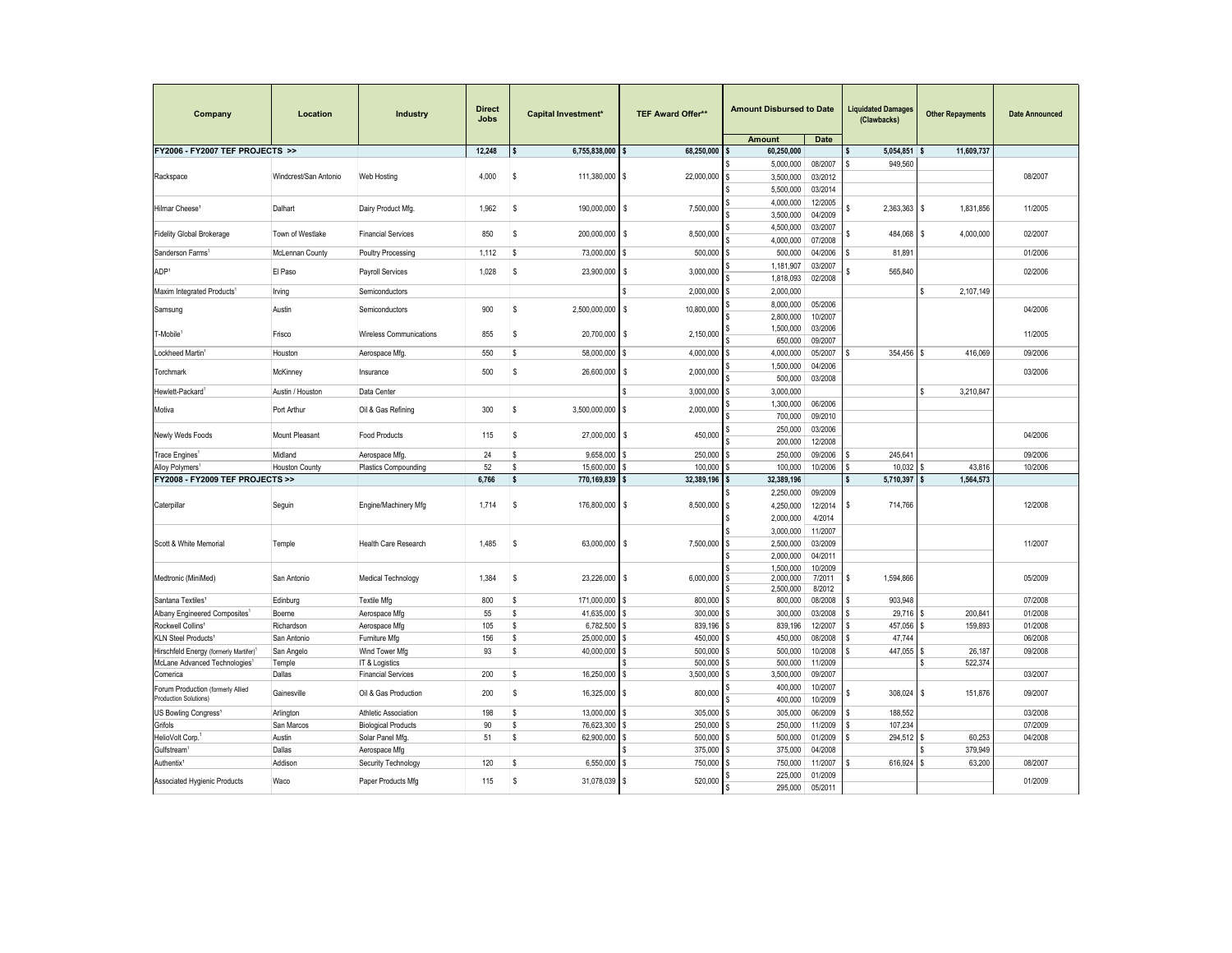| Company                                     | Location      | Industry                               | <b>Direct</b><br><b>Jobs</b> | <b>Capital Investment*</b>   | <b>TEF Award Offer**</b> | <b>Amount Disbursed to Date</b> |                    | <b>Liquidated Damages</b><br>(Clawbacks) | <b>Other Repayments</b> | <b>Date Announced</b> |
|---------------------------------------------|---------------|----------------------------------------|------------------------------|------------------------------|--------------------------|---------------------------------|--------------------|------------------------------------------|-------------------------|-----------------------|
|                                             |               |                                        |                              |                              |                          | Amount                          | Date               |                                          |                         |                       |
| FY2010 - FY2011 TEF PROJECTS >>             |               |                                        | 7,423                        | 640,491,164<br>s             | 34,629,000               | 34,629,000                      |                    | 4,099,299                                | 4,170,474               |                       |
| eBay                                        | Austin        | E-Commerce                             | 1,050                        | s<br>5,180,000               | 1,400,000                | 1,400,000                       | 04/2011            | 199,044                                  |                         | 04/2011               |
|                                             |               |                                        |                              |                              |                          | 1,300,000<br>300,000            | 06/2011<br>7/2014  |                                          |                         |                       |
| <b>GE Transportation</b>                    | Fort Worth    | Locomotive Mfg.                        | 330                          | \$<br>96,000,000 \$          | 2,100,000                | 250,000                         | 06/2015            | 82,231                                   |                         | 05/2011               |
|                                             |               |                                        |                              |                              |                          | 250,000                         | 04/2016            |                                          |                         |                       |
|                                             |               |                                        |                              |                              |                          | 1,000,000                       | 1/2011             |                                          |                         |                       |
| ZAH Group (dba Klein Tools)                 | Mansfield     | Hand Tool Mfg.                         | 585                          | S<br>18,000,000 \$           | 2,800,000                | 900,000                         | 5/2016             | 173,345<br>۱s                            |                         | 12/2010               |
|                                             |               |                                        |                              |                              |                          | 900,000                         | 8/2020             |                                          |                         |                       |
| Nationwide Mutual Insurance <sup>1</sup>    | San Antonio   | Insurance                              |                              |                              | 1,200,000                | 1,200,000                       | 12/2010            |                                          | 1.209.219               | 10/2009               |
| TD Ameritrade                               | Fort Worth    | <b>Financial Services</b>              | 490                          | 11,000,000<br>s              | 600,000                  | 600,000                         | 04/2011            | 641,719                                  |                         | 04/2011               |
| LegalZoom                                   | Austin        | <b>Legal Documents</b>                 | 465                          | s<br>11,750,000 \$           | 1,000,000                | 500,000                         | 05/2010            | 107,730                                  |                         | 02/2010               |
|                                             |               |                                        |                              |                              |                          | 500.000                         | 03/2014            |                                          |                         |                       |
| SunPower Corp.                              | Austin        | Solar Panels                           |                              |                              | 1,000,000                | 1,000,000                       | 12/2010            |                                          | 1.035.698               | 11/2010               |
| VCE <sup>1</sup>                            | Richardson    | Computer Systems/IT                    | 130                          | 40,000,000<br>s              | 1,000,000                | 1,000,000                       | 03/2011            | 436,926                                  | 208,558                 | 03/2011               |
| G-Con                                       | Bryan         | Pharmaceutical Mfg                     | 408                          | 86,000,000<br>s              | 3,000,000                | 3,000,000                       | 05/2010            | 146,064                                  |                         | 05/2010               |
| Lorimer (Natura World)                      | Wichita Falls | Mattress Mfg                           |                              |                              | 750,000                  | 750,000<br>1.050.000            | 11/2010<br>02/2011 | 40,757                                   | 720,902                 | 02/2010               |
| Petco Animal Supplies Inc.                  | San Antonio   | Mgmt. of Retail Trade                  | 400                          | S<br>17,000,000              | 2,100,000<br>l S         | 1,050,000                       | 01/2014            | 381,780                                  |                         | 11/2010               |
|                                             |               |                                        |                              |                              |                          | 300,000                         | 11/2010            |                                          |                         |                       |
| Nationstar Mortgage <sup>1</sup>            | Lewisville    | Mortgage Lending                       | 400                          | s<br>$2,000,000$ \$          | 560,000                  | 120,000                         | 06/2012            |                                          |                         | 10/2010               |
|                                             |               |                                        |                              |                              |                          | 140,000                         | 08/2013            |                                          |                         |                       |
|                                             |               |                                        |                              |                              |                          | 600,000                         | 10/2010            |                                          |                         |                       |
| Health Mgmt. Systems (HMS)                  | Irving        | Health Care Data Services              | 350                          | s<br>17,687,439 \$           | 1,600,000                | 500,000                         | 11/2012            |                                          |                         | 10/2010               |
|                                             |               |                                        |                              |                              |                          | 500,000                         | 04/2013            |                                          |                         |                       |
| Vendor Resource Mgmt.                       | Carrollton    | <b>Financial Services</b>              | 275                          | s<br>4,600,000 \$            | 750,000                  | 375,000                         | 05/2010            | 601,236                                  |                         | 05/2010               |
|                                             |               |                                        |                              |                              |                          | 375,000                         | 07/2012            |                                          |                         |                       |
|                                             |               |                                        |                              |                              |                          | 400,000                         | 09/2010            |                                          |                         |                       |
| Becton, Dickinson & Co.                     | San Antonio   | <b>Medical Devices</b>                 | 296                          | s<br>6,350,000 \$            | 1,560,000                | 350,000<br>375,000              | 05/2013<br>03/2014 |                                          |                         | 08/2010               |
|                                             |               |                                        |                              |                              |                          | 435.000                         | 03/2015            |                                          |                         |                       |
|                                             |               |                                        |                              |                              |                          | 450,000                         | 03/2011            |                                          |                         |                       |
| Caterpillar                                 | Victoria      | Construction Machinery Mfg.            | 238                          | \$<br>122,725,000 \$         | 1,175,000                | 725,000                         | 05/2013            |                                          |                         | 08/2010               |
|                                             | Austin        | <b>Medical Devices</b>                 | 236                          | S<br>4,700,000 \$            | 1,500,000                | 750,000                         | 03/2010            |                                          |                         | 01/2010               |
| Hanger                                      |               |                                        |                              |                              |                          | 750,000                         | 10/2011            |                                          |                         |                       |
| Office Depot Inc.                           | Austin        | Office Supply Sales                    | 203                          | s<br>6,900,000 \$            | 300,000                  | 150,000                         | 8/2011             |                                          |                         | 07/2011               |
|                                             |               |                                        |                              |                              |                          | 150,000<br>550,000              | 7/2014<br>03/2010  |                                          |                         |                       |
| Allstate Insurance                          | San Antonio   | Insurance                              | 200                          | \$<br>11,607,475 \$          | 1,100,000                | 550,000                         | 10/2014            | 320,315                                  |                         | 02/2010               |
|                                             |               |                                        |                              |                              |                          | 500,000                         | 06/2010            |                                          |                         |                       |
| Facebook                                    | Austin        | Social Media                           | 200                          | s<br>$3,150,000$ \$          | 1,400,000                | 500,000                         | 04/2012            |                                          |                         | 02/2010               |
|                                             |               |                                        |                              |                              |                          | 400,000                         | 05/2014            |                                          |                         |                       |
| Latex Foam International                    | Wichita Falls | Bedding Products Mfg.                  |                              |                              | 350,000                  | 350,000                         | 11/2010            |                                          | 212,000                 | 10/2010               |
| Jyoti Americas                              | Conroe        | Electrical Transmission Equip.         | 157                          | 27,610,250<br><sub>S</sub>   | 865,000<br>l S           | 865,000                         | 04/2013            | 18,630                                   |                         | 12/2010               |
|                                             |               |                                        |                              |                              |                          | 300,000                         | 05/2010            |                                          |                         |                       |
| Kohl's Department Stores Inc.               | San Antonio   | Mgmt. of Retail Operations             | 150                          | 18,000,000 \$<br>s           | 750,000                  | 225,000                         | 04/2012            |                                          |                         | 04/2010               |
|                                             |               | Information Technology for Food        |                              |                              |                          | 225,000<br>750,000              | 03/2013<br>06/2010 |                                          |                         |                       |
| Frito-Lay                                   | Plano         | Mfa.                                   | 125                          | s<br>4,500,000               | 1,125,000<br>\$.         | 375,000                         | 12/2010            |                                          |                         | 06/2010               |
| iDx Corp.                                   | Cuero         | Retail Fixture Mfg                     | 28                           | s<br>5,100,000               | 125,000                  | 125,000                         | 03/2011            | 8,076<br>S                               | 108,591                 | 03/2011               |
|                                             |               |                                        |                              |                              |                          | 150,000                         | 12/2010            |                                          |                         |                       |
| <b>CK Technologies</b>                      | Brownsville   | Truck Component Mfg.                   | 121                          | S<br>18,200,000 \$           | 425,000                  | 125,000                         | 7/2014             | s<br>32,346                              |                         | 12/2010               |
|                                             |               |                                        |                              |                              |                          | 150,000                         | 06/2015            |                                          |                         |                       |
| <b>Consolidated Electrical Distributors</b> |               |                                        |                              |                              |                          | 450,000                         | 01/2011            |                                          |                         |                       |
| (CED)                                       | Irving        | <b>Electrical Components Wholesale</b> | 120                          | <sub>S</sub><br>3,300,000 \$ | 1,200,000                | 550,000                         | 05/2013            | 26,416                                   |                         | 10/2010               |
|                                             |               |                                        |                              |                              |                          | 200,000                         | 04/2016            |                                          |                         |                       |
| Green Star Products <sup>1</sup>            | Boerne        | Light Fixture Mfg                      |                              |                              | 175,000                  | 175,000                         | 10/2010            | 15,180<br>s                              | 169,271                 | 10/2010               |
| <b>Coll Materials</b>                       | Waco          | Plastics Recycling                     | 111                          | 5,900,000 \$<br>s            | 200,000                  | 200,000                         | 04/2011            | 22,950<br>s                              |                         | 04/2011               |
| Golden Living (GGNSC)                       | Plano         | <b>Health Care Facilities</b>          | 100                          | s<br>8,400,000 \$            | 1,400,000                | 700,000<br>700,000              | 03/2011<br>03/2013 | 514,212                                  | 15,159                  | 03/2011               |
| Tapco International                         | Baytown       | Refinery Components Mfg                | 100                          | 26,000,000<br>\$.            | 325,000                  | 325,000                         | 10/2010            |                                          | 308,350                 | 08/2010               |
| Cardiovascular Systems (CSI)                | Pearland      | Medical Technology                     | 100                          | 25,500,000<br>s              | 400,000                  | 400,000                         | 06/2010            | 287,356<br>S                             | 20,351                  | 10/2009               |
| Zarges Aluminum Systems                     | Amarillo      | Wind Tower Parts Mfg.                  |                              | 12,131,000<br>Ś              | 200,000                  | 200,000                         | 02/2010            | s<br>36,518                              | 162,375                 | 11/2009               |
| 3M Company                                  | Angleton      |                                        | 55                           | s<br>21,200,000 \$           | 194,000                  | 94.000                          | 01/2011            | S<br>6,468                               |                         | 04/2011               |
|                                             |               | Powder Coatings Mfg                    |                              |                              |                          | 100,000                         | 8/2014             |                                          |                         |                       |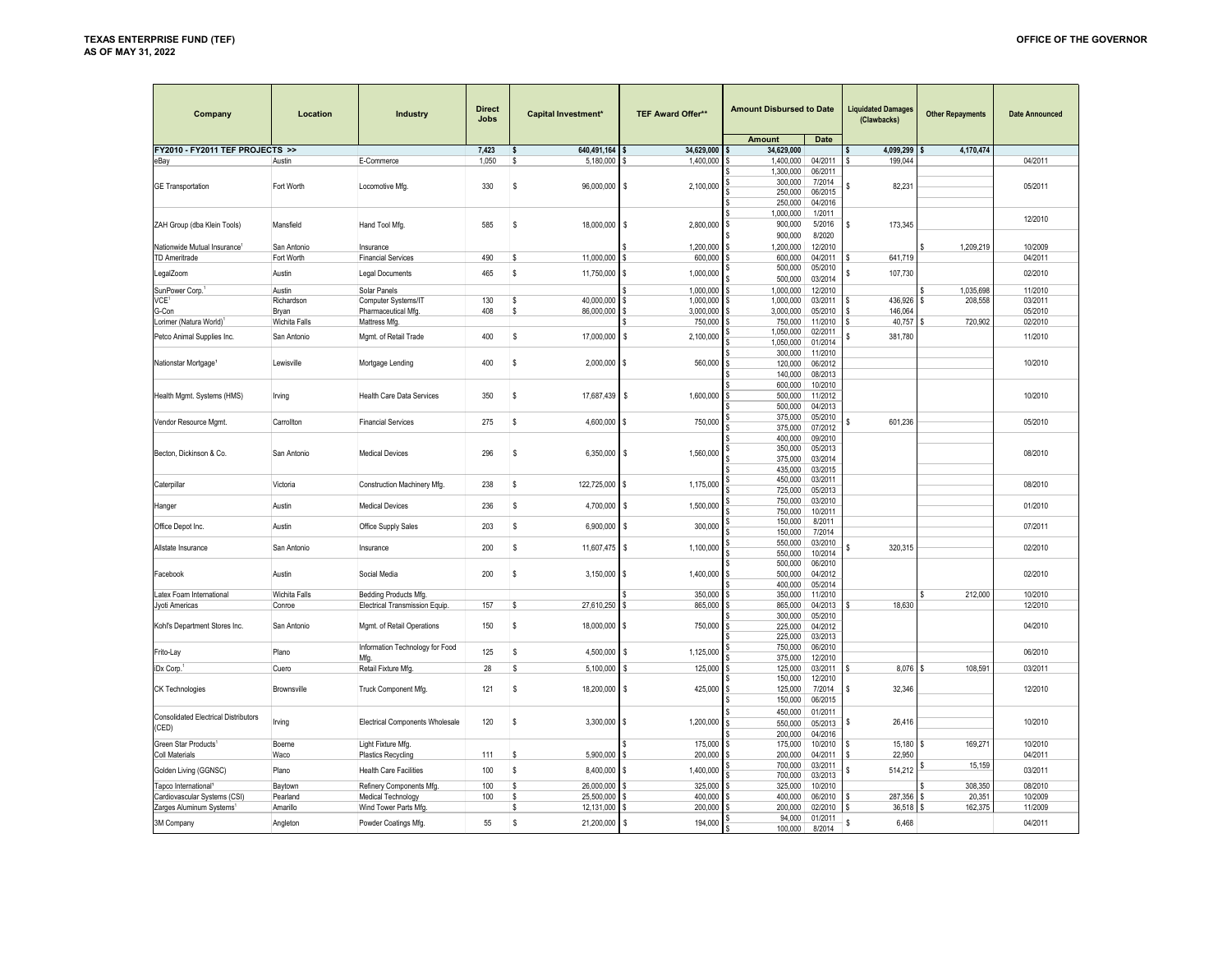| Company                                                                          | Location         | Industry                       | <b>Direct</b><br><b>Jobs</b> | <b>Capital Investment*</b> | <b>TEF Award Offer**</b> | <b>Amount Disbursed to Date</b><br><b>Amount</b><br><b>Date</b> |                   | <b>Liquidated Damages</b><br>(Clawbacks) | <b>Other Repayments</b> | <b>Date Announced</b> |
|----------------------------------------------------------------------------------|------------------|--------------------------------|------------------------------|----------------------------|--------------------------|-----------------------------------------------------------------|-------------------|------------------------------------------|-------------------------|-----------------------|
| FY2012 - FY2013 TEF PROJECTS >>                                                  |                  |                                | 11.602                       | ¢                          |                          |                                                                 |                   |                                          |                         |                       |
|                                                                                  |                  |                                |                              | 7,005,905,000              | 55,526,500               | 49,676,500                                                      | 9/2012            | 3,030,933                                | 761,998                 |                       |
|                                                                                  | Austin           |                                | 3,635                        | s                          |                          | 5,250,000                                                       |                   |                                          |                         | 3/2012                |
| Apple                                                                            |                  | Computer Hardware/Software     |                              | 304,000,000 \$             | 21,000,000 \$            | 5,250,000                                                       | 12/2015<br>7/2017 |                                          |                         |                       |
|                                                                                  |                  |                                |                              |                            |                          | 5,250,000<br>\$                                                 |                   |                                          |                         | 7/2013                |
| Chevron USA                                                                      | Houston          | Oil & Gas                      | 1,752                        | s<br>662,000,000           | 3,000,000<br>I \$        | 3,000,000                                                       | 8/2013            |                                          |                         |                       |
|                                                                                  |                  |                                |                              |                            |                          | 1,975,000                                                       | 2/2013            |                                          |                         |                       |
| Visa                                                                             | Austin           | <b>Financial Services</b>      | 794                          | s<br>27.240.000 \$         | 7,900,000                | 1.975.000                                                       | 6/2015            |                                          |                         | 11/2012               |
|                                                                                  |                  |                                |                              |                            |                          | 1.975.000                                                       | 4/2016            |                                          |                         |                       |
|                                                                                  |                  |                                |                              |                            |                          | 1,975,000                                                       | 7/2018            |                                          |                         |                       |
| Tenaris                                                                          | Matagorda County | Steel Pipe Mfg.                | 380                          | s<br>1,314,300,000         | 3,800,000<br>l \$        | 3,800,000<br>s                                                  | 12/2019           |                                          |                         | 2/2013                |
| ADP                                                                              | El Paso          | Payroll Services               | 585                          | 22,000,000<br>s            | 2,400,000<br>l s         | 1,920,000                                                       | 6/2016            |                                          |                         | 12/2012               |
|                                                                                  |                  |                                |                              |                            |                          | 480,000                                                         | 5/2017            |                                          |                         |                       |
| <b>TEKsystems Global Services<sup>1</sup></b>                                    | Irvina           | IT Outsourcing Services        | 500                          | 4.865.000<br>s             | 400.000<br>l \$          | 400.000<br>S                                                    | 3/2013            | 219,600<br>S                             | 194.418<br>۱s           | 12/2012               |
| James Skinner Company                                                            | Paris            | <b>Baked Goods Mfg</b>         | 393                          | s<br>25,000,000            | <b>S</b>                 |                                                                 |                   |                                          |                         | 12/2012               |
| CGI Technologies                                                                 | Belton           | IT Outsourcing Services        | 350                          | s<br>7,000,000             | 1,800,000<br>l \$        | 600,000                                                         | 11/2011           | 767,880                                  |                         | 10/2011               |
|                                                                                  |                  |                                |                              |                            |                          | 600,000                                                         | 5/2013            |                                          |                         |                       |
| Vitesco Technologies USA, LLC<br>(formerly Continental Automotive Systems, Inc.) | Seguin           | Automotive Parts Mfg.          | 300                          | s<br>113,000,000 \$        | $1,200,000$ \$           | 1,200,000                                                       | 7/2018            |                                          |                         | 1/2012                |
| Centene Corp.                                                                    | Tyler            | <b>Insurance Claims</b>        | 307                          | 15,000,000<br>s            | 460,500                  | 460.500                                                         | 3/2013            | 143,325                                  | 214.382<br>۱s           | 5/2012                |
|                                                                                  |                  |                                |                              |                            |                          | 1,150,000                                                       | 5/2012            |                                          |                         |                       |
| CH <sub>2M</sub> Hill                                                            | Houston          | Engineering                    | 285                          | s<br>5,250,000 \$          | 2,300,000                | 1,150,000                                                       | 05/2014           | $517,815$ \$                             | 28,906                  | 8/2012                |
|                                                                                  |                  |                                |                              |                            |                          | 545,000                                                         | 09/2014           |                                          |                         |                       |
| Borusan Mannesman Pipe                                                           | Baytown          | Steel Pipe Mfg.                | 250                          | 148,000,000 \$<br>s        | 1,625,000                | S<br>540,000                                                    | 05/2015           | 129,591<br>S                             |                         | 3/2013                |
|                                                                                  |                  |                                |                              |                            |                          | 540,000                                                         | 12/2018           |                                          |                         |                       |
| <b>Fritz Industries</b>                                                          | Greenville       | Chemical Mfg                   | 250                          | s<br>37,500,000            |                          |                                                                 |                   |                                          |                         | 08/2013               |
|                                                                                  |                  |                                |                              |                            |                          | 500.000                                                         | 3/2013            |                                          |                         |                       |
| <b>HID Global</b>                                                                | Austin           | Electronic ID Systems Mfg.     | 239                          | s<br>35.250.000 \$         | 1,900,000                | 450,000                                                         | 8/2015            |                                          |                         | 9/2012                |
|                                                                                  |                  |                                |                              |                            |                          | 450,000                                                         | 3/2017            |                                          |                         |                       |
|                                                                                  |                  |                                |                              |                            |                          | 500,000                                                         | 5/2018            |                                          |                         |                       |
| The Advisory Board Corp.                                                         | Austin           | <b>IT Services</b>             | 239                          | s<br>8,100,000 \$          | 500,000                  | 250,000                                                         | 12/2011           |                                          |                         | 1/2012                |
|                                                                                  |                  |                                |                              |                            |                          | 250,000                                                         | 7/2013            |                                          |                         |                       |
| Layne Christensen Company                                                        | The Woodlands    | <b>Heavy Construction HQ</b>   | 210                          | s<br>6,700,000             | 450,000<br>I S           | 450.000                                                         | 1/2013            | 288.660<br>s                             | 6.369                   | 12/2012               |
|                                                                                  |                  |                                |                              |                            |                          | 315,000                                                         | 11/2017           |                                          |                         |                       |
| Pactiv                                                                           | Corsicana        | Plastic Product Mfg.           | 200                          | s<br>58,000,000 \$         | 930,000                  | \$.<br>300,000                                                  | 5/2019            | 26,372<br><b>s</b>                       |                         | 9/2012                |
|                                                                                  |                  |                                |                              |                            |                          | 315,000<br>500,000                                              | 7/2020<br>11/2012 |                                          |                         |                       |
| Dow Chemical                                                                     | Freeport         | Chemical Mfg                   | 150                          | s<br>1,700,000,000 \$      | 1,000,000                | 500,000                                                         | 08/2015           |                                          |                         | 4/2012                |
|                                                                                  |                  |                                |                              |                            |                          | 288,000                                                         | 7/2013            | 403,357                                  |                         |                       |
| Kohl's Department Stores                                                         | Dallas           | Mgmt. of Retail Operations     | 144                          | s<br>54,900,000 \$         | 576,000                  | 288,000                                                         | 9/2015            |                                          |                         | 6/2013                |
|                                                                                  |                  |                                |                              |                            |                          | 350,000                                                         | 11/2011           |                                          |                         |                       |
| <b>Flexsteel Pipeline Technologies</b>                                           | Baytown          | Steel & Plastic Pipe Mfg.      | 130                          | s<br>94,800,000            | 650,000<br>l \$          | 300,000                                                         | 12/2012           | 2,420                                    |                         | 11/2011               |
| <b>Emerson Process Management</b>                                                | Houston          | Indust. Automation Equip. Mfg. | 126                          | s<br>9,500,000             | 400,000<br>l \$          | 400,000                                                         | 6/2013            | 331,615                                  |                         | 5/2013                |
| Kuraray Americas                                                                 |                  |                                |                              |                            |                          | 320,000                                                         | 7/2012            |                                          |                         |                       |
|                                                                                  | Pasadena         | Chemical Mfg                   | 107                          | 302,000,000 \$<br>s        | 965,000                  | \$.<br>325,000                                                  | 7/2015            |                                          |                         | 6/2012                |
|                                                                                  |                  |                                |                              |                            |                          | 320,000                                                         | 4/2016            |                                          |                         |                       |
| Ascend Performance Materials                                                     | Alvin            | Chemical Mfg                   | 100                          | s<br>1,200,000,000         | 350,000<br>I S           | 350,000<br>\$.                                                  | 3/2014            | 42,528<br>S                              | 317,923<br>۱Ŝ           | 2/2013                |
| Ferris Manufacturing                                                             | Fort Worth       | Medical Equipment Mfg          | 80                           | s<br>5,500,000             | 420,000<br>I S           | 250,000                                                         | 11/2011           | 157,770                                  |                         | 12/2011               |
|                                                                                  |                  |                                |                              |                            |                          | 170,000                                                         | 8/2014            |                                          |                         |                       |
| Dow Chemical                                                                     | Freeport         | Chemical Mfg                   | 96                           | 846,000,000<br>s           | 1,500,000<br>l s         | 500,000                                                         | 8/2013            |                                          |                         | 08/2013               |
|                                                                                  |                  |                                |                              |                            |                          | 1.000.000                                                       | 7/2019            |                                          |                         |                       |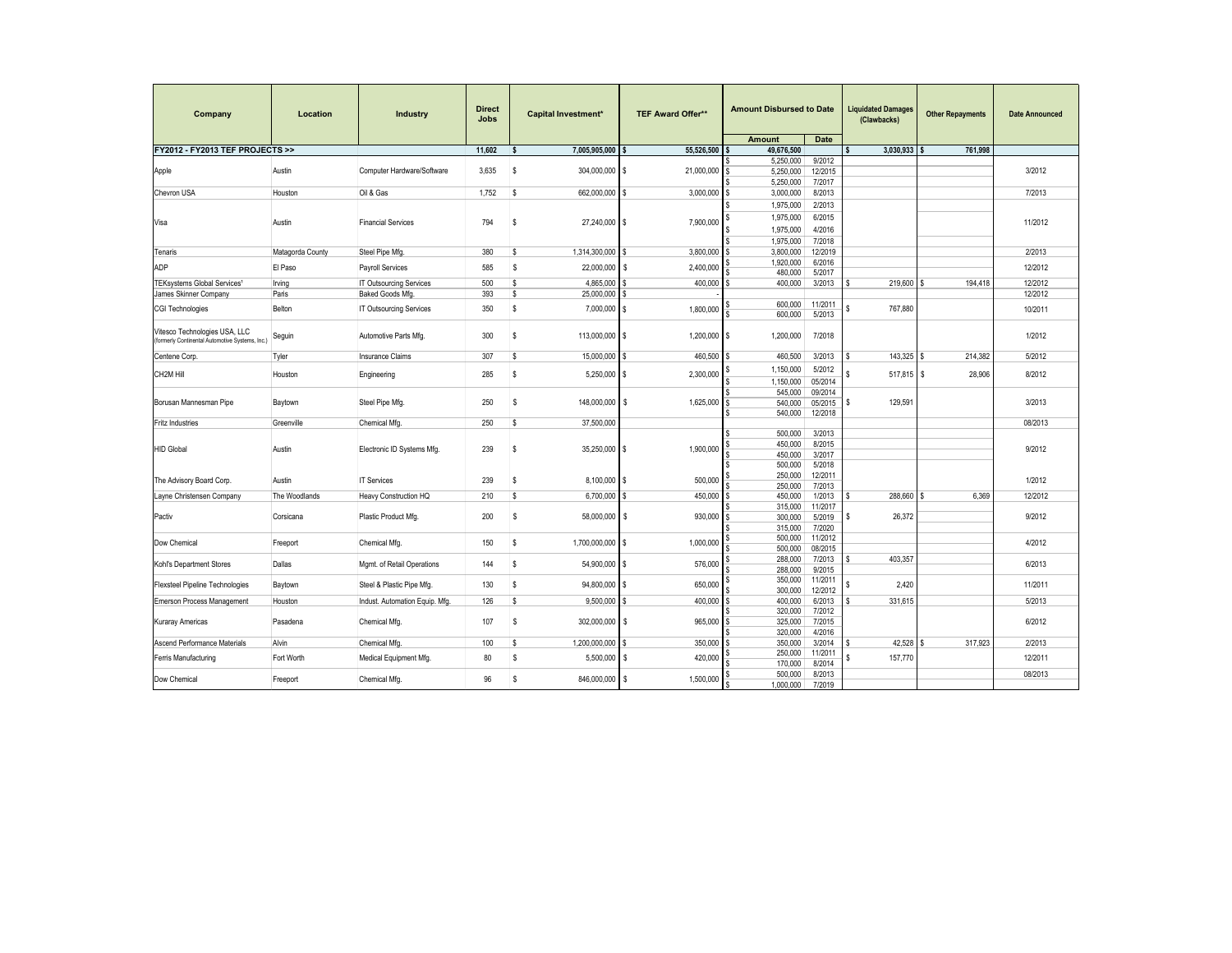| Company                             | Location          | <b>Industry</b>                       | <b>Direct</b><br><b>Jobs</b> | <b>Capital Investment*</b> | <b>TEF Award Offer**</b>  | <b>Amount Disbursed to Date</b> |                  |   | <b>Liquidated Damages</b><br>(Clawbacks) | <b>Other Repayments</b> | <b>Date Announced</b> |
|-------------------------------------|-------------------|---------------------------------------|------------------------------|----------------------------|---------------------------|---------------------------------|------------------|---|------------------------------------------|-------------------------|-----------------------|
|                                     |                   |                                       |                              |                            |                           | <b>Amount</b>                   | Date             |   |                                          |                         |                       |
| FY2014 - FY2015 TEF PROJECTS >>     |                   |                                       | 10.437                       | 4,788,691,552<br>\$.       | 70,020,000                | 64,710,000                      |                  |   | 3,704,634                                | 3.585.559               |                       |
| USAA <sup>1</sup>                   | Plano             | Insurance                             | 680                          | 31,400,000<br>s            | <sup>S</sup><br>1,000,000 | 1,000,000                       | 11/2013          |   |                                          | 1,031,260<br>S          | 9/2013                |
| athenahealth                        | Austin            | Software                              | 607                          | 13,000,000<br>s            | 3,000,000<br>l s          | 1,500,000<br>1,500,000          | 2/2014<br>8/2017 |   | 550,708                                  | ١s<br>1,362,894.63      | 1/2014                |
| ForcePoint LLC (formerly Websense)  | Austin            | Software                              | 445                          | s<br>9.900.000             | 4.500.000                 | 4.500.000                       | 12/2016          |   |                                          |                         | 2/2014                |
| Natgasoline                         | Beaumont          | Chemical Mfg.                         | 240                          | s<br>1,900,000,000         | 1,425,000<br>l \$         | 725,000<br>700,000              | 6/2015<br>2/2017 |   | 65,358                                   |                         | 11/2013               |
| Oracle                              | Austin            | Software                              | 200                          | 5,395,000<br>s             | 1,000,000<br>l \$         | 1,000,000                       | 6/2016           |   |                                          |                         | 11/2013               |
| <b>Dropbox</b>                      | Austin            | Software                              | 170                          | 5.500.000<br>s             | <b>S</b><br>500,000       | 500,000                         | 3/2014           |   | 234.864                                  | 197.647<br>۱s           | 2/2014                |
| Prudential Insurance and HGS        | El Paso           | Call Center and BPO                   | 300                          | 6,077,038<br>s             | l s                       |                                 |                  |   |                                          |                         | 4/2014                |
| Maverick Arms                       | Eagle Pass        | Sporting Goods Mfg                    | 50                           | 3,400,000<br>s             | 75,000<br>l \$            | 75,000                          | 4/2014           |   |                                          | 78,521<br>l S           | 6/2014                |
|                                     |                   |                                       |                              |                            |                           | 8.000.000                       | 6/2014           |   |                                          |                         |                       |
|                                     |                   |                                       |                              |                            |                           | 8,000,000                       | 8/2017           |   |                                          |                         |                       |
| Toyota Motor North America, Inc.    | Plano             | Automotive HQ Relocation              | 3,650                        | <b>s</b><br>345,000,000 \$ | 40,000,000                | 16,000,000                      | 8/2018           |   |                                          |                         | 4/2014                |
|                                     |                   |                                       |                              |                            |                           | 8,000,000                       | 5/2019           |   |                                          |                         |                       |
| <b>ACTIVE Network LLC</b>           | Dallas            | <b>IT Services</b>                    | 1,000                        | s<br>13,000,000            | 2,580,000<br>l s          | 2,580,000<br>\$                 | 4/2014           |   | 2,290,236 \$                             | 581.106                 | 7/2014                |
|                                     |                   |                                       |                              |                            |                           | 250,000                         | 8/2014           |   |                                          |                         |                       |
| Schneider Electric USA              | El Paso           | Electrical Equipment Mfg.             | 193                          | 7,000,000 \$<br>s          | 750,000                   | 250,000                         | 6/2016           |   |                                          |                         | 7/2014                |
|                                     |                   |                                       |                              |                            |                           | 250,000                         | 11/2017          |   |                                          |                         |                       |
| <b>Omnitracs LLC</b>                | Dallas            | <b>IT Services</b>                    | 450                          | 10.000.000<br>s            | 3.900.000                 | 1.950.000                       | 1/2016           | S | 246.638                                  |                         | 7/2014                |
| Space Exploration Technologies      | Brownsville       | Space Vehicle Mfg.                    | 300                          | s<br>85,098,250            | l s<br>400,000            | 400,000                         | 1/2015           |   | 90,383                                   | 334,130<br>۱s           | 07/2014               |
| Charles Schwab Corporation          | Austin            | <b>Financial Services</b>             | 823                          | \$<br>210,852,690          | 4,500,000<br>l S          | 1.500.000<br>3,000,000          | 5/2016<br>4/2019 |   |                                          |                         | 07/2014               |
| Charles Schwab and Co. Inc.         | El Paso           | <b>Financial Services-BPO</b>         | 445                          | 21.568.57<br>S             | 1,450,000<br>l S          | 350,000<br>-5                   | 8/2014           | s | 84,172                                   |                         | 7/2014                |
| Cerealto Seguin (fka Siro Group)    | Seguin            | Food Products Mfg                     | 212                          | 58,500,000<br>s            | l S                       |                                 |                  |   |                                          |                         | 11/2014               |
|                                     |                   |                                       |                              |                            |                           | 380,000                         | 3/2017           |   | 142,275                                  |                         |                       |
| Corrigan OSB LLC                    | Polk County       | Wood Product Mfg                      | 165                          | s<br>262,000,000           | 1,140,000<br>l s          | 380.000                         | 3/2021           |   |                                          |                         | 2/2015                |
| <b>BASF</b>                         | Freeport          | Chemical Mfg.                         | 163                          | s<br>1,750,000,000         | l S                       |                                 |                  |   |                                          |                         | 3/2015                |
| Kubota Tractor Corporation          | Grapevine         | Agricultural Machinery Mfg.           | 344                          | s<br>51,000,000            | 3,800,000<br>l s          | 640,000<br>1,280,000            | 9/2018<br>5/2019 |   |                                          |                         | 5/2015                |
| FY2016 - FY2017 TEF PROJECTS >>     |                   |                                       | 13.041                       | s<br>680,768,760           | 25,982,170                | 14,314,000                      |                  | s | 620,899                                  | 227,335<br>۱s           |                       |
| GRI Towers Texas, Inc.              |                   |                                       |                              |                            |                           |                                 |                  |   |                                          |                         |                       |
| (formerly Gestamp Steel U.S., Inc.) | Amarillo          | Wind Tower Mfg.                       | 339                          | s<br>43,000,000            | 1,800,000<br>l S          | 900,000<br>ŝ.                   | 05/2017          | S | 24,940                                   | 165,411<br>۱s           | 6/2015                |
| Galderma Laboratories, L.P.         | Fort Worth        | Pharmaceuticals                       | 342                          | 22,000,000<br>s            | l \$                      |                                 |                  |   |                                          |                         | 3/2016                |
| Serenova, LLC (LiveOps, Inc.)       | Cedar Park        | <b>IT Services</b>                    | 155                          | 5,000,000<br>s             |                           |                                 |                  |   |                                          |                         | 7/2015                |
| SATA U.S.A. Inc.                    | Brownsville       | <b>Industrial Mfg</b>                 | 300                          | 114,000,000<br>s           | 1,800,000<br>l S          |                                 |                  |   |                                          |                         | 5/2016                |
|                                     |                   |                                       |                              |                            |                           | 250,000                         | 8/2020           |   |                                          |                         |                       |
| CGT U.S. Limited                    | New Braunfels     | <b>Plastics Sheet Mfg</b>             | 275                          | s<br>81,000,000            | 2,000,000<br>l S          | 250,000                         | 3/2021           |   |                                          |                         | 1/2016                |
|                                     |                   |                                       |                              |                            |                           | 250,000                         | 5/2022           |   |                                          |                         |                       |
| <b>Thomson Reuters</b>              | Carrollton        | Software Publishers                   | 250                          | 6,154,889<br>s             | l \$                      |                                 |                  |   |                                          |                         | 4/2016                |
|                                     |                   | Maintenance, Repair & Operating       |                              |                            |                           | 305,700                         | 7/2019           |   |                                          |                         |                       |
| W.W. Grainger, Inc.                 | San Antonio       | Supplies                              | 178                          | 3,900,000 \$<br>s          | 906,910                   | 305,700                         | 7/2020           |   |                                          |                         | 6/2016                |
|                                     |                   |                                       |                              |                            |                           | 163,040                         | 11/2021          |   |                                          |                         |                       |
| McKesson Corporation                | Irving            | Pharmaceutical Distribution           | 975                          | 157,000,000<br>s           | 9,750,000<br>l \$         | 1.950.000                       | 1/2021           |   |                                          |                         | 3/2016                |
| AmeriCredit (dba GM Financial)      | San Antonio       | <b>Financial Lending</b>              | 490                          | 20,000,000<br>s            |                           | 1,300,000                       | 4/2021           |   |                                          |                         | 12/2015               |
| Jamba Juice Company                 | Frisco            | Retail Smoothie Company               | 126                          | 2.000.000<br>s             |                           |                                 |                  |   |                                          |                         | 5/2016                |
|                                     |                   | <b>Travel Arrangement and</b>         |                              |                            |                           |                                 |                  |   |                                          |                         |                       |
| Sabre GLBL, Inc.                    | Westlake          | <b>Reservation Software</b>           | 500                          | s<br>37,900,000            | l s                       |                                 |                  |   |                                          |                         | 9/2016                |
| Charles Schwab & Co., Inc.          | Westlake          | <b>Financial Services</b>             | 1,200                        | s<br>100,000,000           | 6,000,000                 | 6,000,000                       | 7/2020           |   |                                          |                         | 8/2016                |
| Jacobs Engineering Group Inc.       | Dallas            | <b>Engineering Services</b>           | 111                          | 4,000,000<br>s             | 1,238,760<br>l S          | 1,015,560                       | 10/2019          |   | 595.959                                  |                         | 10/2016               |
| OKI Data Americas, Inc.             | Irving            | Printers & Peripheral PC<br>Equipment | 104                          | s<br>3,580,000             | l s                       |                                 |                  |   |                                          |                         | 10/2016               |
| Hulu, LLC                           | San Antonio       | Media & Technology                    | 214                          | 13,660,000<br>s            | 1,284,000                 | 1,284,000                       | 8/2020           |   |                                          |                         | 4/2017                |
| Ryder Integrated Logistics, Inc.    | Fort Worth        | Transportation & Supply Chain         | 205                          | 5,266,000<br>s             | l S                       |                                 |                  |   |                                          |                         | 5/2017                |
| Hudson Products Holdings, Inc.      | Outside Rosenberg | Air Cooled Heat Exchangers            | 150                          | 6,057,871<br>s             | 340,000<br>l s            | 340,000                         | 6/2018           |   |                                          | 61,924<br><sup>S</sup>  | 5/2017                |
| Lone Wolf Real Estate Technologies, | In Dallas         | Software Publishers                   | 150                          | 3,450,000<br>s             | 862,500<br>l \$           |                                 |                  |   |                                          |                         | 4/2017                |
| NTT Data, Inc.                      | Plano             | Data Processing Services              | 6.377                        | 28,800,000<br>s            | l s                       |                                 |                  |   |                                          |                         | 6/2017                |
| Merck & Co., Inc.                   | Austin            | Pharmaceuticals                       | 600                          | 24,000,000<br>S.           | l s                       |                                 |                  |   |                                          |                         | 7/2017                |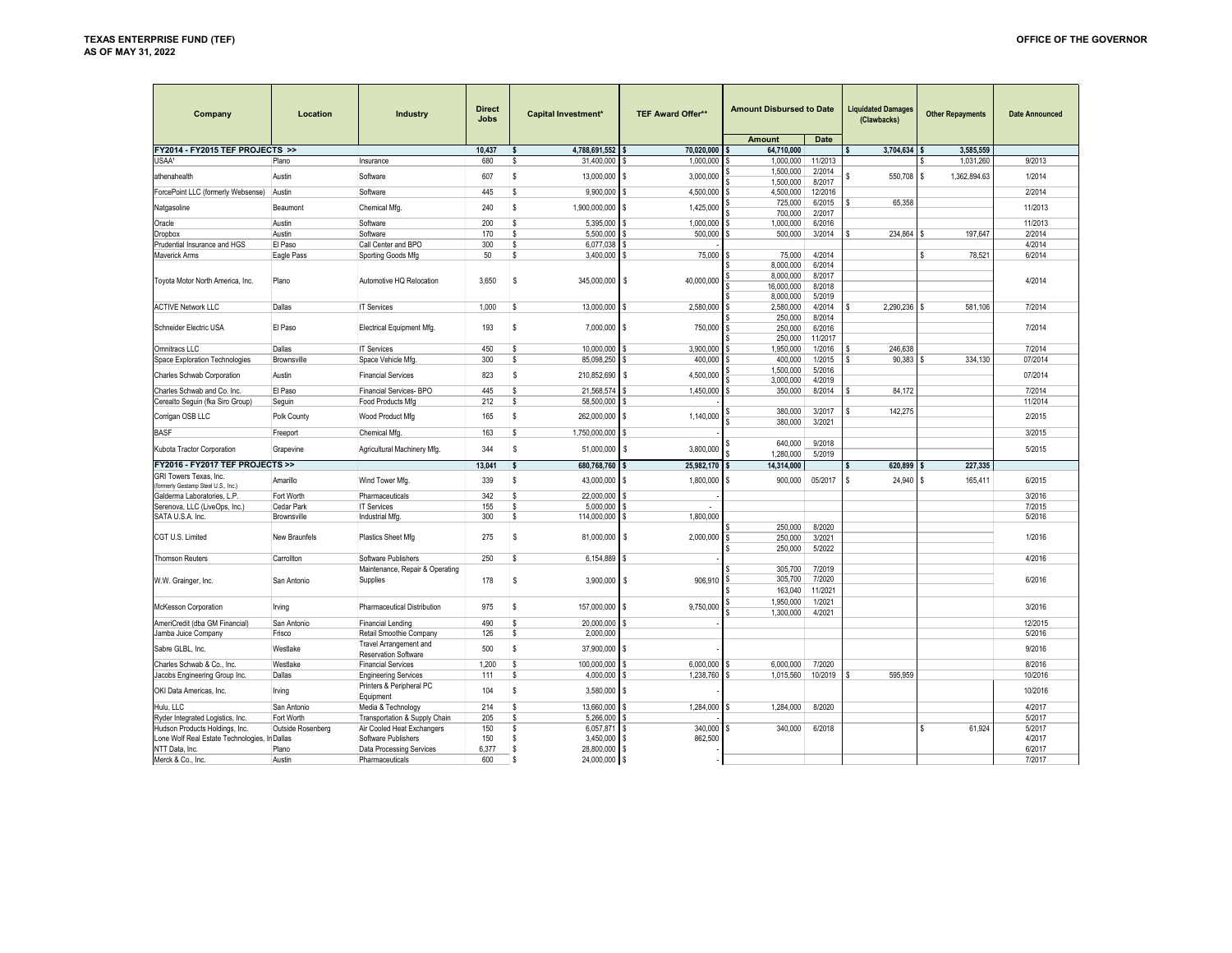| Company                                                                        | Location          | Industry                               | <b>Direct</b><br>Jobs | Capital Investment*             | TEF Award Offer**       | <b>Amount Disbursed to Date</b> |                  | <b>Liquidated Damages</b><br>(Clawbacks) | <b>Other Repayments</b> | <b>Date Announced</b> |
|--------------------------------------------------------------------------------|-------------------|----------------------------------------|-----------------------|---------------------------------|-------------------------|---------------------------------|------------------|------------------------------------------|-------------------------|-----------------------|
| FY2018 - FY2019 TEF PROJECTS >>                                                |                   |                                        |                       | <b>s</b>                        |                         | <b>Amount</b>                   | Date             |                                          |                         |                       |
| Pei Wei Asian Diner, LLC                                                       | Irving            | Limited Services Restaurant            | 11,257<br>100         | 4,332,720,242<br>s<br>1,500,000 | 54,192,730<br>500,000   | 7,584,225<br>150,000            | 6/2019           | 176,132<br>l S<br>16,430                 |                         | 8/2017                |
| Louis Vuitton U.S. Manufacturing, Inc.                                         | Johnson County    | Leather Goods Manufacturing            | 204                   | s<br>29,807,000 \$              | 851,700                 | 133,600                         | 10/2020          |                                          |                         | 10/2017               |
|                                                                                |                   |                                        |                       |                                 |                         | 204,575<br>546,875              | 3/2021<br>8/2021 |                                          |                         | 11/2017               |
| Ernst & Young U.S. LLP                                                         | San Antonio       | Professional Services                  | 600                   | s<br>10,500,000                 | l \$<br>2,625,000       | 546,875                         | 1/2022           |                                          |                         |                       |
|                                                                                |                   |                                        |                       |                                 |                         |                                 |                  |                                          |                         |                       |
| Cognizant Technology Solutions                                                 | Irving            | IT, Consulting and Business<br>Process | 1,090                 | s<br>8,452,000 \$               | 2,105,880               | 152,628<br>233,772              | 6/2019<br>7/2020 |                                          |                         | 11/2017               |
| Golden State Foods Corp.                                                       | Burleson          | Liquids (Sauces, Dressings, etc.)      | 150                   | 19,600,000<br>s                 | <b>S</b><br>900,000     | 630,000<br>\$.                  | 8/2020           |                                          |                         | 12/2017               |
| Gartner, Inc.                                                                  | Irving            | IT Research and Advisory               | 800                   | 12,400,000<br>s                 | 3,900,000               | 2,193,750                       | 10/2020          |                                          |                         | 12/2017               |
| Smith & Nephew, Inc.                                                           | Fort Worth        | Advanced Medical Tech                  | 100                   | 29,100,000<br>s                 | l S                     |                                 |                  |                                          |                         | 3/2018                |
| The CORE Group, Ltd. d/b/a CORE<br>West, Inc.                                  | Frisco            | Construction                           | 97                    | 4,000,000<br>s                  | 970,000<br>l \$         | 320,000<br>s                    | 8/2021           |                                          |                         | 6/2018                |
| Sterling Site Access Solutions, LLC<br>(formerly Sterling Lumber Company, LLC) | Lufkin            | Lumber Product Manufacturing           | 150                   | s<br>30,000,000                 | l s<br>825,000          | 275,000                         | 8/2020           | 19,660<br><b>S</b>                       |                         | 9/2018                |
| The Professional Golfers'<br>Association of America                            | Frisco            | <b>Trade Association</b>               | 150                   | s<br>30,000,000                 | l s<br>1,500,000        |                                 |                  |                                          |                         | 12/2018               |
| JSW Steel (USA) Inc.                                                           | Baytown           | Steel Manufacturing                    | 500                   | s<br>250,000,000                | l \$                    |                                 |                  |                                          |                         | 3/2018                |
| Apple Inc.                                                                     | Williamson County | PC Manufacturing                       | 4,000                 | 400,000,000<br>\$               | l \$<br>25,000,000      |                                 |                  |                                          |                         | 12/2018               |
| Vistaprint Manufacturing Texas LLC                                             | Dallas            | <b>Printing Services</b>               | 144                   | s<br>84,420,000                 | l\$                     |                                 |                  |                                          |                         |                       |
| <b>Infosys Limited</b>                                                         | Richardson        | IT Consulting & Services               | 500                   | s<br>12,300,000                 | l s<br>3,075,000        | 467,400<br>Ŝ.                   | 10/2020          | l s<br>99,940                            |                         | 11/2018               |
| Allstate Insurance Company                                                     | Irving            | Insurance                              | 1,300                 | 11,000,000<br><b>s</b>          | <b>S</b><br>2,600,000   | 300,000<br>\$.                  | 10/2020          | l s<br>40,102                            |                         | 4/2019                |
| American SpiralWeld Pipe Company LL Paris                                      |                   | Steel Pipe Manufacturing               | 60                    | 91,906,929<br>s                 | l s<br>402,000          |                                 |                  |                                          |                         | 12/2018               |
| Texas Instruments Incorporated                                                 | Richardson        | Semiconductor Manufacturing            | 488                   | s<br>3,153,000,000              | l s<br>5,124,000        |                                 |                  |                                          |                         | 4/2019                |
| Pentagon Federal Credit Union                                                  | San Antonio       | <b>Credit Union</b>                    | 571                   | s<br>48,084,313 \$              | 2,523,850               | 561,150<br>868,600              | 8/2020<br>4/2021 |                                          |                         | 1/2019                |
| East Penn Manufacturing Co.                                                    | Temple            | Lead Acid Battery Manufacturing        | 253                   | s<br>106,650,000                | 1,290,300<br>l \$       |                                 |                  |                                          |                         | 11/2018               |
| FY2020 - FY2021 TEF PROJECTS >>                                                |                   |                                        | 7,364                 | 2,898,697,841<br><b>s</b>       | 27,937,184              | 3,825,060                       |                  | s                                        | s                       |                       |
| Uber Technologies, Inc.                                                        | Dallas            | Software Development                   | 3,000                 | s<br>75,100,000                 | l s                     |                                 |                  |                                          |                         | 8/2019                |
| Ericsson, Inc.                                                                 | Lewisville        | Telecom Equipment Mfg.                 | 410                   | s<br>134,000,000                | $\sqrt{3}$<br>3,592,400 | 1,080,000<br>Ŝ.                 | 6/2021           |                                          |                         | 9/2019                |
| Steel Dynamics Southwest, LLC                                                  | Sinton            | Steel Manufacturing                    | 592                   | 1,805,000,000 \$<br>\$          | 5,995,000               | 16,000                          | 8/2021           |                                          |                         | 7/2019                |
| Waterlogic USA, Inc.                                                           | Grapevine         | Water Filtration Equipment Manuf.      | 164                   | s<br>1,678,000                  | l s<br>524,400          | 1,940,000<br>179,600<br>\$      | 8/2021<br>4/2021 |                                          |                         | 12/2019               |
| Access Dental Lab TX, LLC                                                      | Kyle              | Dental Aligner Manufacturing           | 442                   | s<br>36,800,000                 | l \$                    |                                 |                  |                                          |                         | 10/2019               |
| Microsoft Corporation                                                          | Irving            | Computer Software Publishing           | 575                   | 31,400,000<br>s                 | 4,874,850<br>l s        | 593,460<br>\$.                  | 1/2022           |                                          |                         | 10/2019               |
| Navistar, Inc.                                                                 | San Antonio       | Heavy Duty Truck Manufacturing         | 437                   | 235,000,000 \$<br>s             | 2,272,400               |                                 |                  |                                          |                         | 9/2019                |
| Freshpet, Inc.                                                                 | Ennis             | Pet Food Manufacturing                 | 427                   | s<br>264,500,000                | l \$<br>2,138,000       | 16,000<br>\$.                   | 7/2021           |                                          |                         | 2/2020                |
| CSP of Texas, LLC                                                              | Seguin            | Plastics Product Manufacturing         | 190                   | s<br>58,025,000                 | <sub>S</sub><br>783,750 |                                 |                  |                                          |                         | 9/2019                |
| Ariat International, Inc.                                                      | Fort Worth        | Equestrian Footwear & Apparel          | 75                    | 40,000,000 \$<br>s              | 750,000                 |                                 |                  |                                          |                         | 9/2020                |